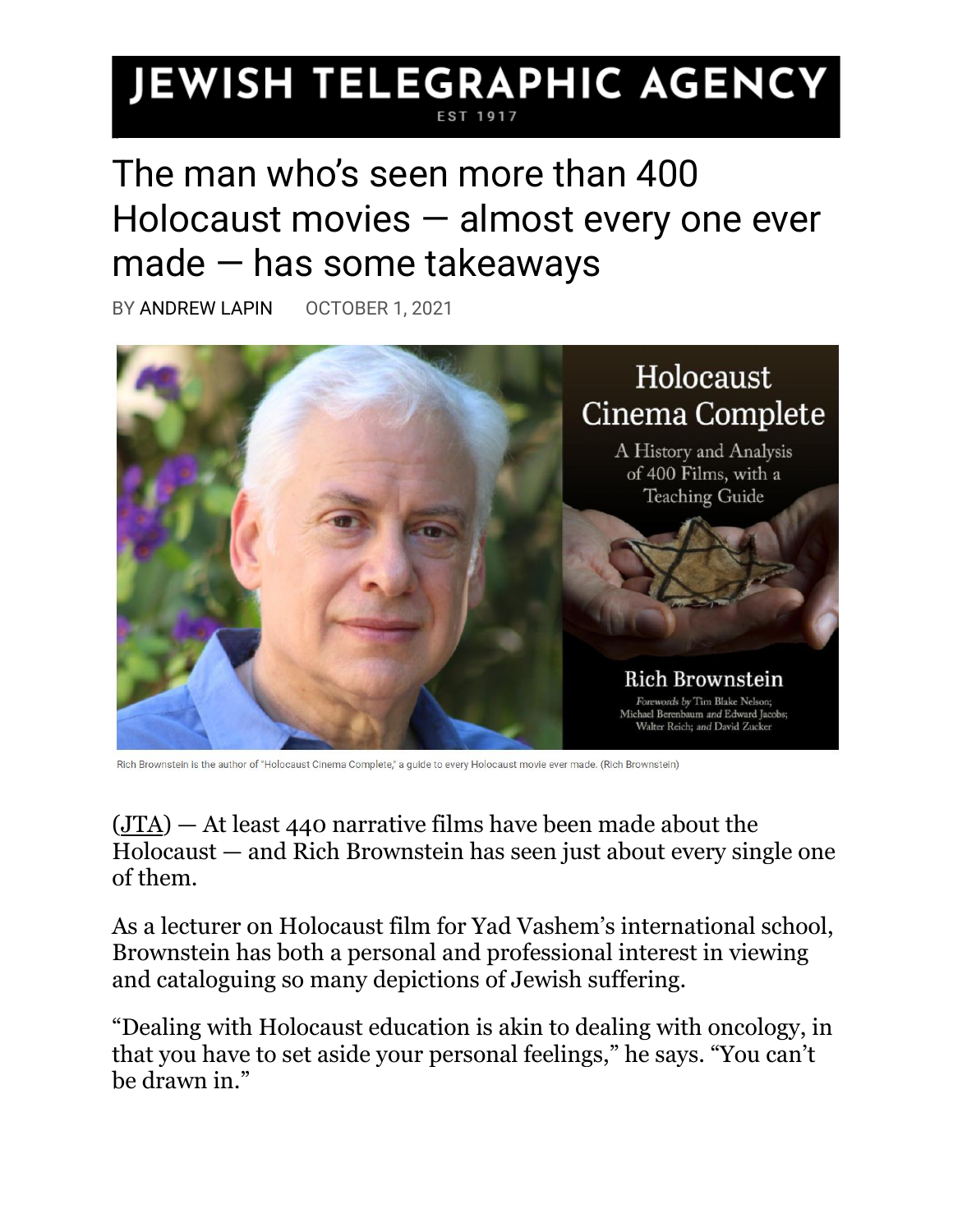Now, Brownstein has published ["Holocaust Cinema Complete"](https://www.holocaustfilms.com/), a comprehensive book-length guide to the [ever-expanding](https://www.jta.org/2021/09/24/culture/the-auschwitz-report-slovakian-film-follows-real-life-escapees-who-tried-to-warn-the-world) cinema of the Shoah. The book, which went on sale in September, contains statistics on the content of the films, essays on their methods, descriptions and capsule reviews and information for educators looking to use Holocaust films in their curriculums. Documentaries are not included, but made-for-TV movies and miniseries under three hours in length are.

Brownstein says he has seen "every film that is available to be seen" (excluding unreleased outliers such as Jerry Lewis' "The Day The Clown Cried"). In the book, he gives his unvarnished opinions on the giants of the genre, including "Schindler's List," "Life is Beautiful" and "Jojo Rabbit"  $-$  and fans of those movies may not like what he has to say.

#### *We want to hear from you! [Fill out this survey to tell us](https://docs.google.com/forms/d/e/1FAIpQLSemNY0xVLQfqfP2y3I73hW2zMUSemGnKLQzYyOkzNf-X-vnAw/viewform)  [which Holocaust film you think everyone should see.](https://docs.google.com/forms/d/e/1FAIpQLSemNY0xVLQfqfP2y3I73hW2zMUSemGnKLQzYyOkzNf-X-vnAw/viewform)*

Born in Portland, Oregon, Brownstein hasn't always focused on such dour subject matter. Prior to moving to Israel in 2003, he worked as a producer for Jewish comedy legend David Zucker ("Airplane!") and "South Park" creators Matt Stone and Trey Parker (Stone is Jewish), even appearing in an uncredited cameo in the trio's 1998 comedy "BASEketball," before founding his own video transcription company. He says he has no familial connection to the Holocaust, and first became interested in the subject after reading Leon Uris' novel "QB VII."

Brownstein spoke to the Jewish Telegraphic Agency about his years watching Holocaust reenactments, what qualifies as a "Holocaust movie" in his book and how the public, and educators, should approach the genre. This conversation has been edited for length and clarity.

### *JTA: How did you become drawn to catalogue these films?*

*Brownstein:* I started collecting movies when I was in my twenties. In Los Angeles, I had over 1,000 movies on VHS, and I knew VHS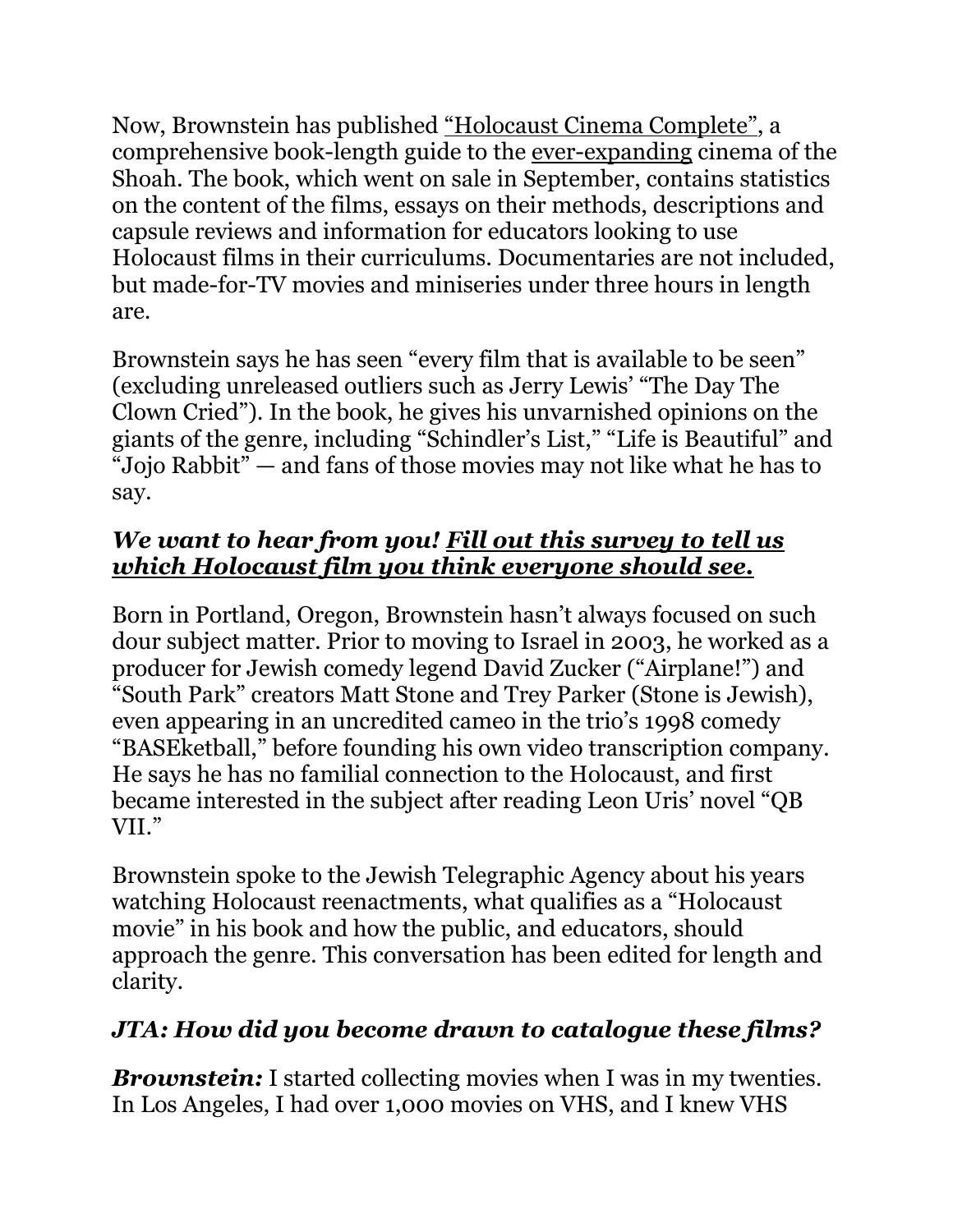wasn't going to exist anymore. So I started over on digital, but the whole time, I kept a database, and in the database I had created I would separate Jewish and Holocaust films from others. So I was always attuned to it.

After I moved to Israel, I had a cousin who was on a Young Judea [year abroad] course. And I asked her what she was learning and she said, "We have a Jewish film class. We just watched 'Private Benjamin'" [a 1980 comedy starring Goldie Hawn as a grieving Jewish widow who enlists in the Army]. I said, "'Private Benjamin' is not a Jewish film. It has a Jewish character, but that doesn't make it a Jewish film." I happened to have known the educational director for the program — he and I grew up in Portland together. And so I went to him and said I would teach a class for free, on Holocaust films. And he said, "Fine, free is a very good price."

And then, my daughter was a high school senior, and most Israeli high school kids used to go to Poland on their class trips, and she was the spokesperson for her class. Someone asked her if she would represent the State of Israel at Yad Vashem, at their international conference. I looked at the program, and one of the seminars that they had was on using the documentary "Shoah" in the classroom.

I called up the director, whom I did not know, and said, "I think this is the stupidest thing I've ever heard, that you would consider using a 10 hour documentary in a classroom. Students would fall asleep. To have a symposium where you're advocating to people using 'Shoah' pedagogically is reckless." And he said, "You sound like you know what you're doing, so we'll try you out [on a class]." And his blurb is on the back of my book.

### *Why do you think there are so many Holocaust films?*

Well, I actually don't think there are that many Holocaust films. I think that in terms of the total number of WWII films, for example, it's a tiny fraction. We just know about Holocaust films because 25% of all American-made Holocaust films have been nominated for an Academy Award. And from 1960 through 2015, every other year, one of the best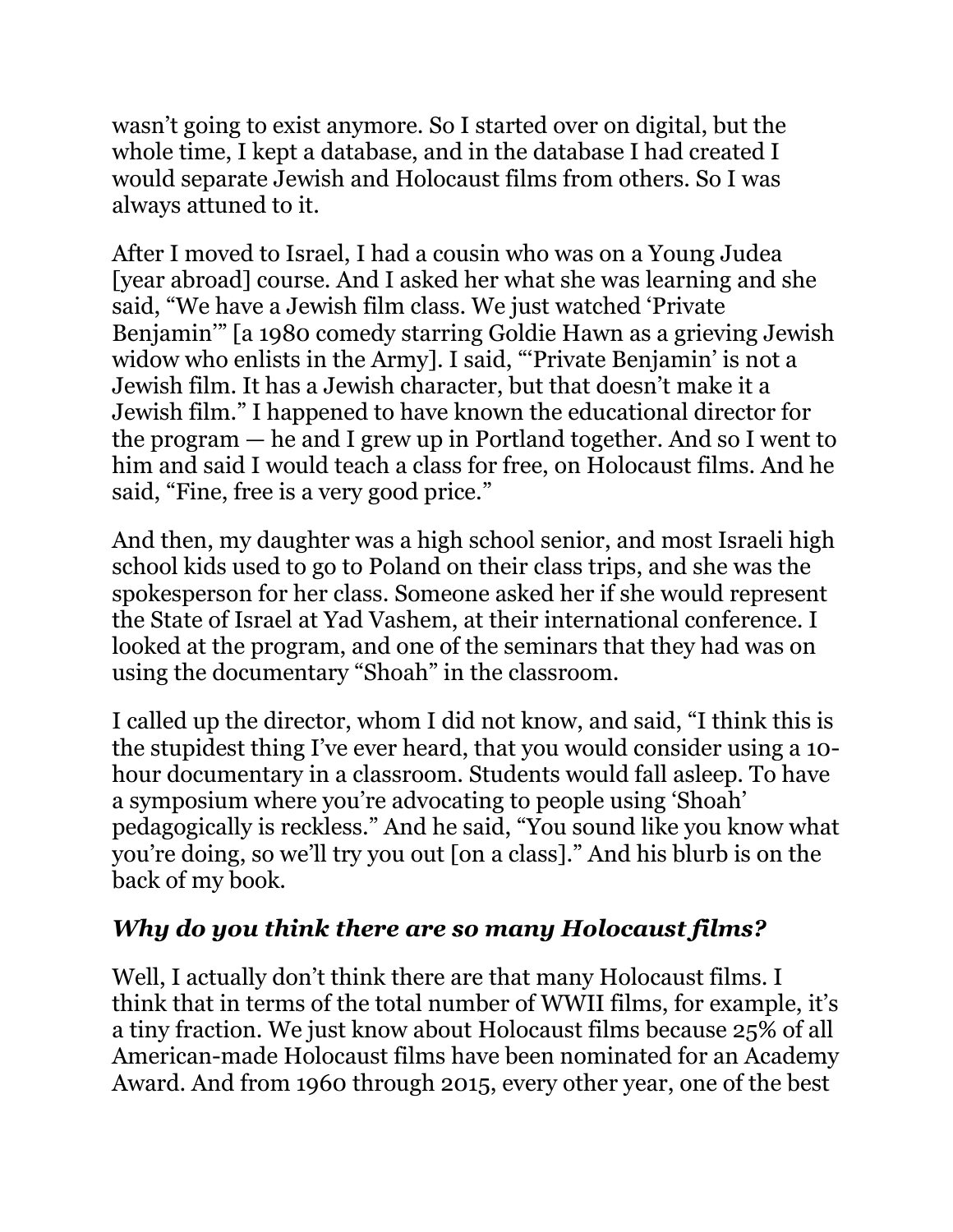foreign language films nominated [at the Oscars] was a Holocaust film.

So you think that they're coming at you like snowflakes in a blizzard, but they're not. They're just very well targeted and very well marketed, and we have a hunger, especially in the Jewish community, for this story to be told properly.

I think that the percentage of good Holocaust films is far greater than the percentage of good non-Holocaust films. That is, I think that if I'm recommending 50 Holocaust films in my book, out of 450, that means I'm recommending 11% of Holocaust films. I couldn't recommend 11% of non-Holocaust films.

#### *You use a categorization system in the book. Can you break it down for us?*

You can't compare apples to oranges; you have to compare apples to apples. I created these categories  $-$  it's a grid. The first  $[box]$  is "victim" film." So if a film took place during the Holocaust and it was principally about a Jew, then it's a victim film, and there are like 100 of them. If a film took place principally during the Holocaust and it's about a Gentile saving Jews, then it's a "righteous Gentile film." If it's after the Holocaust and it's primarily about a survivor, then it's a "survivor film." After the Holocaust and mostly about a perpetrator, a Nazi, then it's a "perpetrator [film]."

And then I had a little bit of a problem with with this general theory because of "Sophie's Choice" and "Inglorious Basterds," which don't fit into any of these categories but clearly are Holocaust films, so I added a miscellaneous or tangential category.

#### *You consider "Harold & Maude" and "X-Men" to be Holocaust films. Is anything that references the Holocaust a Holocaust film?*

No, not at all. There are many, many films that aren't Holocaust films in my eyes that other people think are. The most famous ones are "The Book Thief" [a 2013 drama about a young girl in Nazi Germany who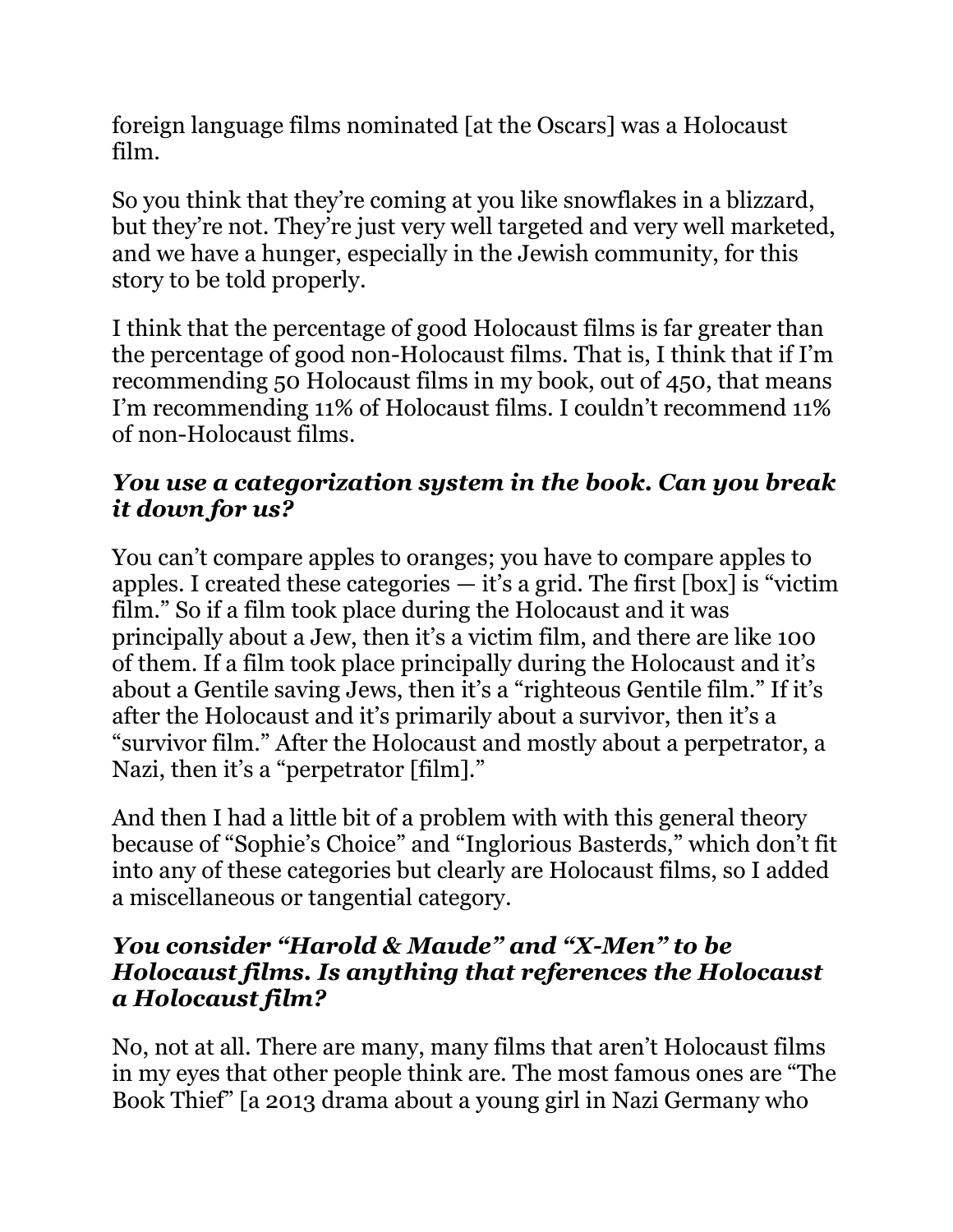steals books to share with a Jewish refugee] and "The Sound of Music" [the famous 1965 musical about a wealthy family in prewar Austria, in which several characters are Nazis], neither of which I consider to be Holocaust films.

"Harold & Maude," if you think about it, she lives in a train car. And there's a scene where she's in the train car with Harold, and he points to the umbrella over her hearth, and she says, "That was when I was a kid in Vienna," and she's tearing up. And then she says, "But that was all before." She's clearly a survivor, and then they reveal the tattoo. It's not just that she happens to be a survivor and Hal Ashby threw that in there. Her entire being is shaped by her experience.

"X-Men," too, not that it's a great film, but you don't have "X-Men" without Magneto suffering in the first three minutes, in Auschwitz. [The mutants are a metaphor for Jews during the](https://www.youtube.com/watch?v=x5E0BcQLuzw&t=1s)  [Holocaust,](https://www.youtube.com/watch?v=x5E0BcQLuzw&t=1s) and it's not a hidden metaphor. Magneto rips down the gates of Auschwitz! Of course it's a Holocaust film.

#### *JTA readers already know that [your favorite Holocaust](https://www.jta.org/2021/09/10/opinion/the-greatest-holocaust-movie-ever-made-starring-steve-buscemi-debuted-on-9-11-its-time-to-revisit-it)  [film is "The Grey Zone,"](https://www.jta.org/2021/09/10/opinion/the-greatest-holocaust-movie-ever-made-starring-steve-buscemi-debuted-on-9-11-its-time-to-revisit-it) a 2001 drama about the Jews who worked as "Sonderkommando" at Auschwitz-Birkenau. What are your least favorite Holocaust films, and what distinguishes a bad Holocaust film?*

It depends on how far down into the sewer you want me to go, because there are some that are spectacularly horrible.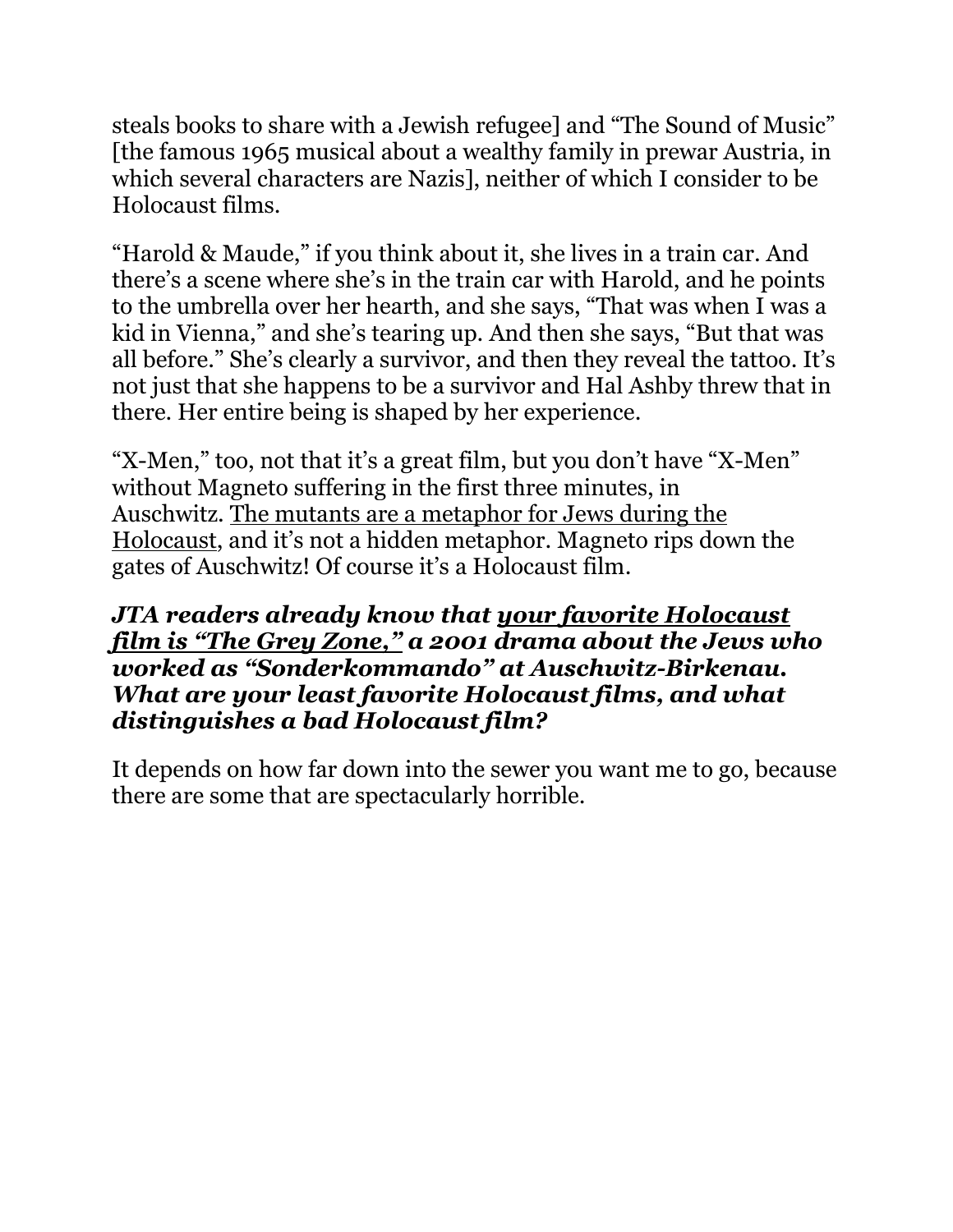

Kate Winslet in "The Reader." (Screenshot via The Weinstein Company)

Let's talk about "The Reader" [a 2008 drama, based on a novel by Bernard Schlink, that won Kate Winslet an Oscar]. "The Reader" is a story about an East German woman after the war, who is really, really hot. But she can't read. And so she makes this really sketchy deal with a young man, that if he reads to her, they can have sex. And then we find out, after all of this hot sex, that this really nice lady was a Nazi guard, who had, with other women Nazi guards, locked 300 Jews in a barn and burned it down. And she gets put on trial. But she can't adequately defend herself, because she's illiterate, and we're supposed to feel bad for this woman who killed 300 Jews in a barn, because she's illiterate. That's really weird. That's a bizarre notion.

"The Boy in the Striped Pajamas" [a 2008 British drama about a child of a Nazi guard who befriends a Jewish boy held prisoner in Auschwitz] is the same idea… It was an absolute train wreck. It was just a terrible, terrible, terrible movie.

The glorification of Nazis, I'm going to say, the humanization of barbarians is a hard no for me. I'm gonna hold the line there. And that's my main complaint about "Schindler's List." Oskar Schindler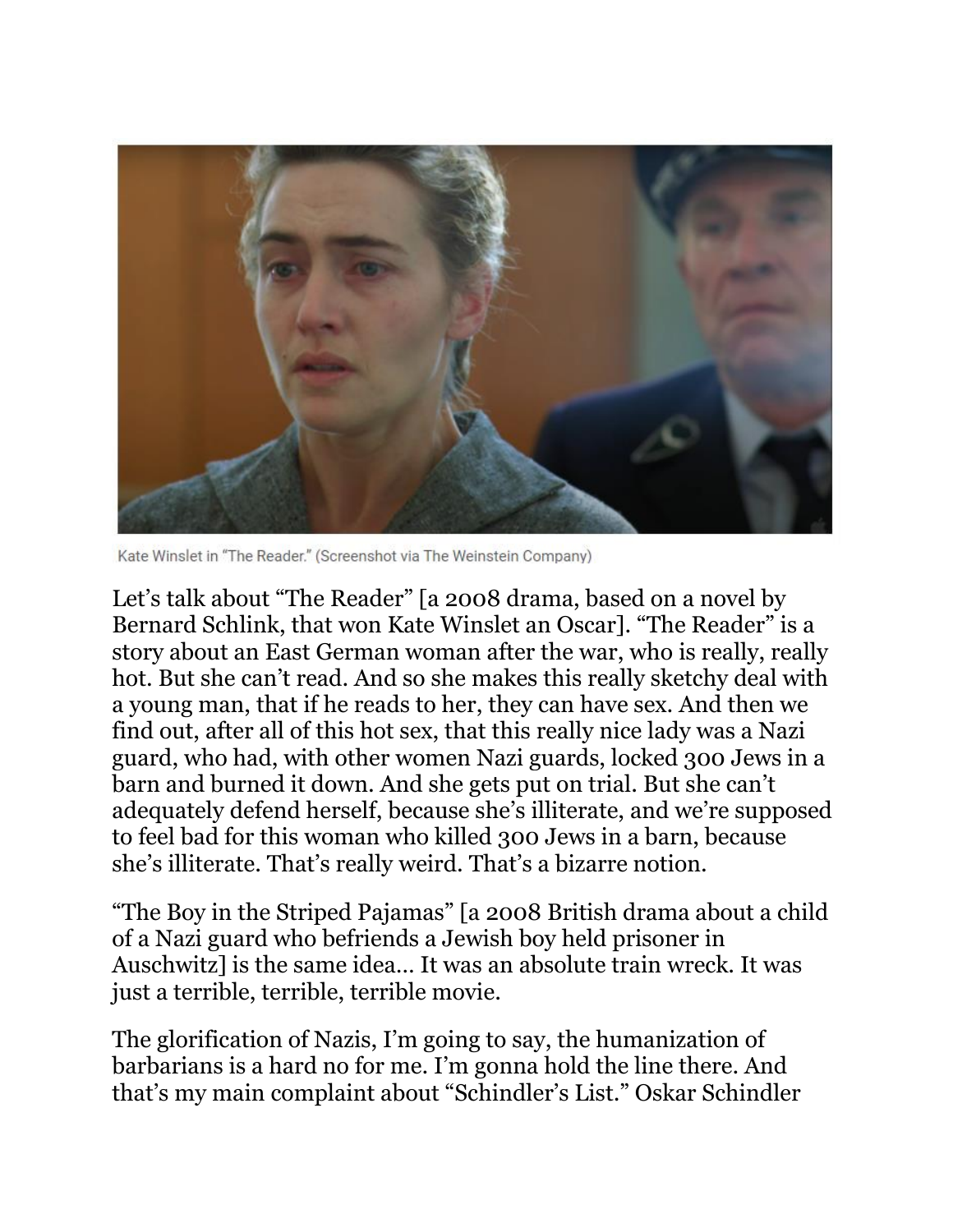was a repulsive, repugnant, horrible human being while the first fiveand-a-half million Jews were killed. He didn't care; he participated. And then all of a sudden, he grew a conscience, so he became a normal person. He didn't become a good person. You would think somebody who was a cog, who had been participating with the Germans since 1936, that guy doesn't get elevated.

I know this is an incredibly difficult thing to hear and say, but almost every Holocaust film that ever came out of Canada, and was directed by a Canadian, there's not a one of them that I can recommend. Every single one of them is horrible.

#### *Your book is structured partially as a teaching guide. In general, how do you think Holocaust films should be used in educational settings?*

Holocaust film should be a supplement to lessons. If you are teaching the Holocaust using Holocaust films, then you should rethink your teaching methods, because they are not the beginning of Holocaust education. They are the end of it.

So, if you want to teach about what happened in Birkenau, you can, if your students are old enough, mature enough, you can show "The Grey Zone." But not before you've spent weeks explaining what this place is, and the history of it.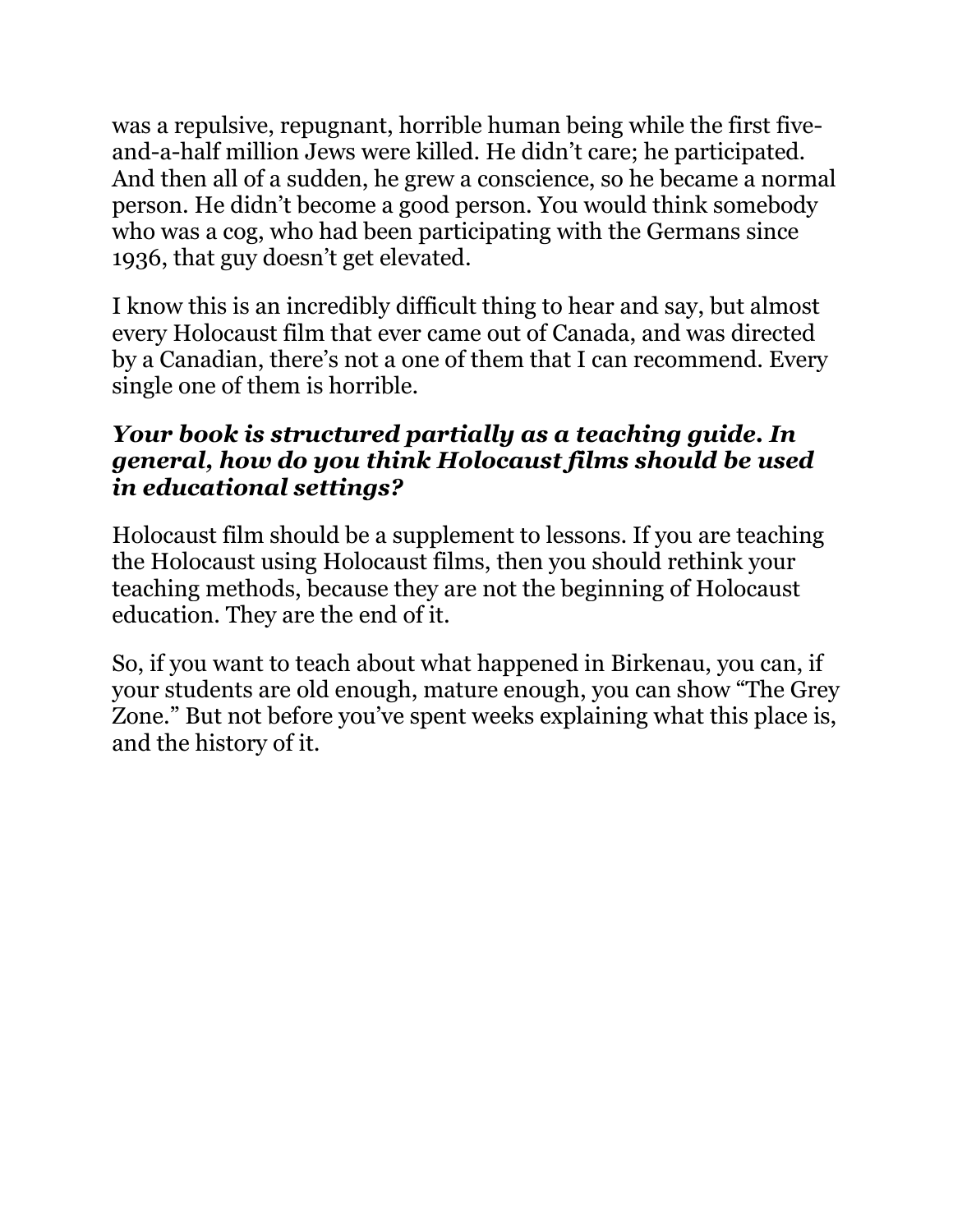

Stanley Tucci and Kenneth Branagh in "Conspiracy." (Screenshot via HBO Films)

You can teach about the Wannsee Conference, and you can show the film "Conspiracy" [a 2001 made-for-TV drama about the planning of the Final Solution] — a wonderful film, with Kenneth Branagh and Stanley Tucci. It's one of the finest films I've ever seen. But if you don't know what they're talking about, then it's a complete waste of time.

#### *What would you like to see filmmakers and audiences keep in mind when it comes to making, or viewing, Holocaust films?*

Well, let's establish from the beginning that every [historical] narrative film, Holocaust or otherwise, whether we're talking about "Lincoln" or "Argo" or "Apollo 13," is a fictionalized account of something that happened. Every narrative film is fiction. If the intention is to represent something true, that happened, then it is raising the bar, and you need to be able to ascertain what elements of the truth are relevant and what are irrelevant.